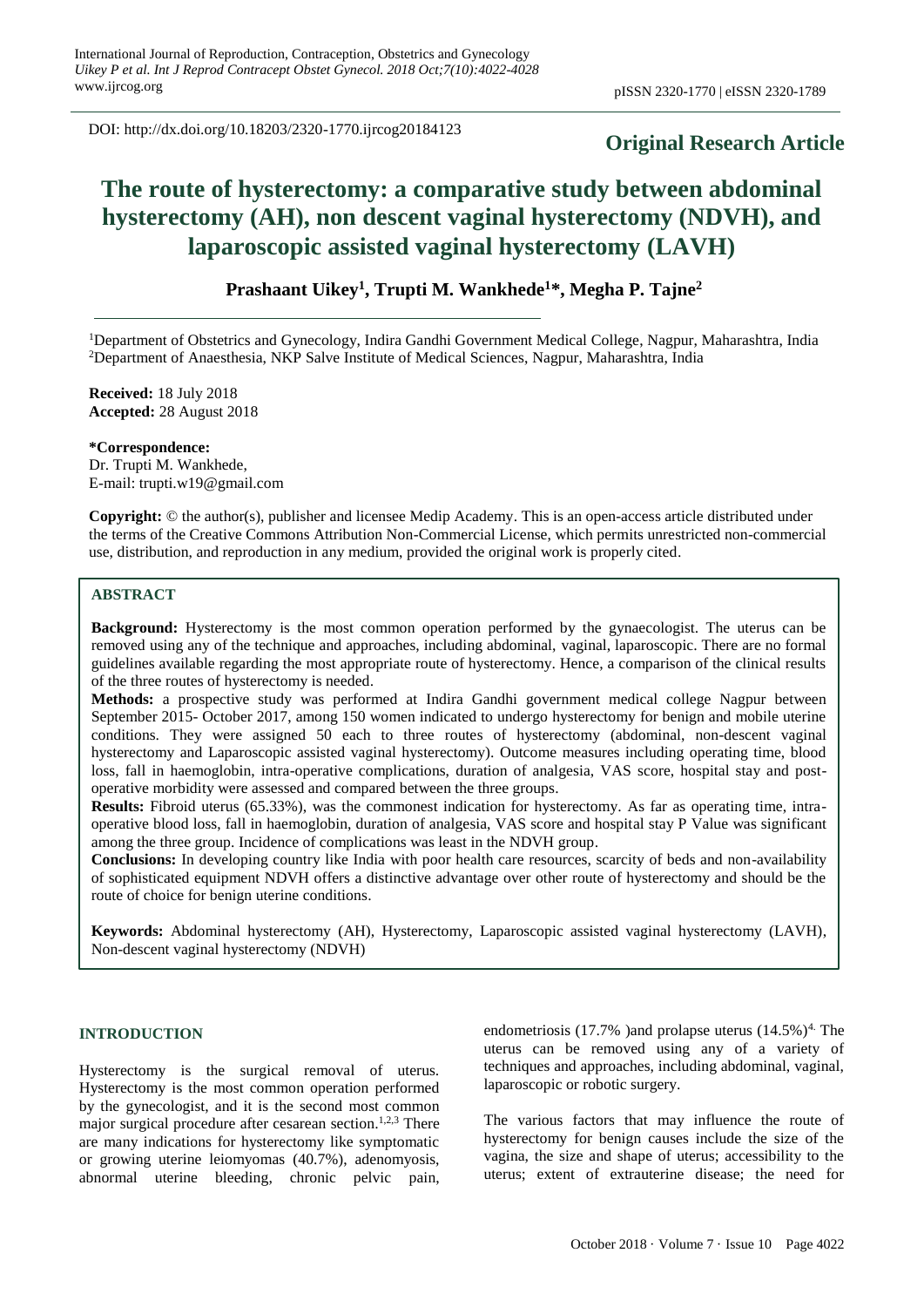concurrent procedures; surgeon training and experience; available hospital technology, devices and support; emergency or scheduled cases; and preference of the patient.<sup>4</sup> The abdominal route to hysterectomy is most popular and remains the route of choice in dealing with large size uterus, ovarian masses and gynaecological malignancies. Though abdominal hysterectomy has shorter operating time, but it results in longer duration of hospital stay and return to normal activity, larger drop in haemoglobin, more intraoperative blood loss and wound or abdominal wall infections.

Vaginal route was used initially for prolapse of uterus but now-a-days it is widely utilized for benign conditions of uterus like abnormal uterine bleeding, fibroid, etc with non-descent of uterus. Ample evidence shows that the vaginal approach results in lower morbidity, less pain, more rapid recovery, more rapid return to normal activities, consumption of fewer health care resources, and a host of other benefits. But limitations for vaginal route of hysterectomy are a narrow pubic arch, a narrow vagina, an undescended immobile uterus, nulliparity, prior cesarean delivery enlarged uterus and adnexal pathology.

LAVH has become a major alternative to conventional abdominal hysterectomy, with patients often opting for a laparoscopic approach for cosmetic and faster recuperative reasons. LAVH offers superior tissue image and anatomic view of the abdomino-pelvic cavity, facilitates meticulous hemostasis, reduces the morbidity associated with laparotomy, and performing adnexal surgery, ureterolysis, retroperitoneal dissection and also excision of endometriosis. <sup>2</sup> These advantages make laparoscopic procedures more acceptable than abdominal techniques. Laparoscopic surgeries have long learning curve and need sophisticated instruments and expertise.

Ideal method of hysterectomy should have low morbidity, low health care costs, less operating time, less duration of hospital stay, it should be minimally invasive and there should be better patient satisfaction.

It is said that the various routes of hysterectomy are not competitive procedures, but each has its own place in the operative armamentarium of the gynaecologist.

As no procedure is ideal present study aims to evaluate and compare clinical outcomes of three different routes of hysterectomy (AH, NDVH, LAVH).

The aim is to study and compare the clinical results of three routes of hysterectomy namely Abdominal (AH), Non-descent vaginal hysterectomy (NDVH) and Laparoscopic assisted vaginal hysterectomy (LAVH) and the objectives are to study and compare the intraoperative parameters like operating time for surgery, intraoperative blood loss and intraoperative visceral injuries; to study and compare postoperative complications like febrile morbidity, urinary tract infections, pain score on day3, requirement of blood transfusion and length of hospital stay with each route and to compare the comfort of the patient in terms of post operative requirement of analgesia with each route.

# **METHODS**

A prospective study was conducted at Indira Gandhi government medical college Nagpur for a period of 2 years (from September 2015-October 2017) to compare the three routes of hysterectomy i.e. AH, NDVH and LAVH with regards to its intra-operative and postoperative outcomes.

A total 150 patients attending gynaecology OPD of this institution indicated for hysterectomy who consented to participate in the study after fulfilling inclusion and exclusion criteria were enrolled for the study. Each group comprised of 50 patients who were operated by three different routes of hysterectomy, after adjusting demographic and co-morbid conditions. The three groups were as follows:

- Group A-Abdominal hysterectomy group (AH).
- Group B-Non-descent vaginal hysterectomy group (NDVH).
- Group C-Laparoscopic assisted vaginal hysterectomy group (LAVH).

#### *Inclusion criteria*

- Benign condition of uterus.
- Uterus size <14 weeks.
- Patients age  $>30$  years  $< 70$  years
- Mobile uterus.

#### *Exclusion criteria*

- Size of uterus  $>14$  weeks.
- Patient with gynecology malignancy.
- Pervious cesarean sections.
- Patients with adnexal masses.
- Prolapse of uterus.
- BMI > 35 kg/m<sup>2</sup>.

Detailed history was elicited, and a thorough examination was conducted which included complete physical as well as pelvic and rectal examination and the findings were jotted down on the pre-designed case proformas. Routine preoperative investigations were done. Patients were subjected to hysterectomy only if Hb% was  $\geq$ 10 gm%.

Complete evaluation was done by anaesthetist before deciding the type of anaesthesia. Hysterectomies by all these three routes were performed as per present standard hospital protocols and steps. Intra operative parameters like operating time, blood loss and bladder/ bowel injury and post-operative parameters viz, febrile morbidity, urinary tract infections, requirement of analgesia, pain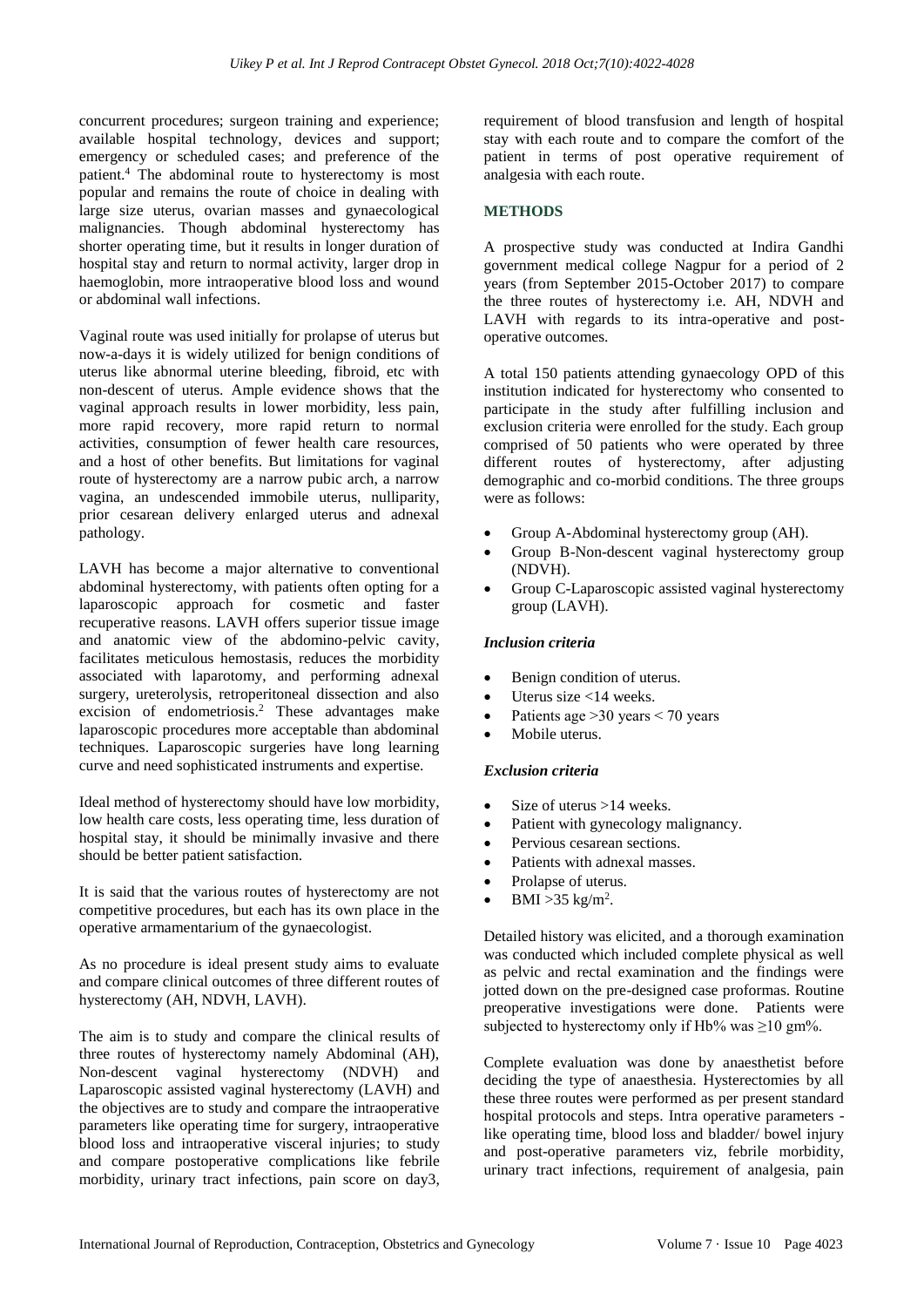score on day 3 was assessed by visual analogue scale and hospital stay were evaluated and compared. Operating time for abdominal hysterectomy was calculated from the start of skin incision to the closure of the skin incision and for vaginal hysterectomy from the start of incision at cervicovaginal junction to the closure of vault. For LAVH operating time was calculated from the insertion of veres needle to closure of port insertion site.

Blood loss was calculated by noting the number of Mops used along with the blood collected in the suction bottles during surgery. Same antibiotics and analgesics were given to all subjects post-operatively. Post-op day 3 Hb% was measured and fall in haemoglobin was noted. Post operatively, all patients were meticulously followed up. The comfort of the patient was noted by post-op analgesia requirement which was based on visual analogue scale (VAS). Post-operative complications like fever, urinary tract infection, vaginal cuff cellulites, and abdominal wound infection was noted. The wound of the patients of AH group were inspected for any induration, redness and wound discharge on day 5 and were discharged on day 7 after suture removal was done. Patients of NDVH were discharged on day 4 after per speculum examination of the vaginal vault. LAVH were discharged on day 3 once they were fit to be discharge and they were followed up on day 5 for wound examination and suture removal.

#### *Statistical analysis*

The three routes of hysterectomies were compared for predetermined intraoperative and postoperative parameters and results were analysed by ANOVA test, t test by using SPSS software.

#### **RESULTS**

The p value of age, parity and BMI was  $>0.05$ , thus these parameters were not significant. Thus, all the three group were comparable.

#### **Table 1: Mean age, parity and BMI of cases in each group.**

| <b>Group</b>                    | Mean age $(years) \pm SD$ p-value |           | Mean parity $\pm SD$ p-value |           | <b>Mean BMI±SD</b> | p-value   |
|---------------------------------|-----------------------------------|-----------|------------------------------|-----------|--------------------|-----------|
| Group A AH                      | $45.0 \pm 4.5$                    |           | $2.8 \pm 1.3$                | $0.26$ NS | $21.68 \pm 0.60$   | $0.81$ NS |
| Group B NDVH                    | $44.7 \pm 4.7$                    | 0.26      | $2.8 \pm 1.0$                |           | $21.66 \pm 0.97$   |           |
| Group C LAVH                    | $43.7 \pm 2.8$                    | Hence, NS | $2.5 \pm 0.8$                |           | $21.77 \pm 1.09$   |           |
| $*$ A MOVIA $+$ 00 <sup>+</sup> |                                   |           |                              |           |                    |           |

ANOVA test.

# **Table 2: Indication wise distribution of cases in group.**

| Indications                | AH<br>$N = 50$ | <b>Group A</b> Group B Group C<br><b>NDVH</b><br>$N=50$ | <b>LAVH</b><br>$N=50$ | <b>Total</b><br>$N = 150$ |
|----------------------------|----------------|---------------------------------------------------------|-----------------------|---------------------------|
| Fibroid                    | 26             | 37                                                      | 35                    | 98                        |
| Adenomyosis                | 9              | 3                                                       | 3                     | 15                        |
| Endometrial<br>hyperplasia |                | $\mathcal{D}_{\mathcal{A}}$                             |                       | 3                         |
| <b>AUB</b>                 | 15             |                                                         |                       | 33                        |

The most common indication for hysterectomy was fibroid uterus (65.33%) and the second most common indication was Abnormal uterine bleeding.

#### **Table 3: Uterine size wise distribution in each group.**

| Size of<br>uterus<br>(weeks) | AH.<br>$N = 50$ | $G$ roup $\overline{A}$ Group B Group C<br><b>NDVH</b><br>$N = 50$ | <b>LAVH</b><br>$N=50$ | <b>Total</b><br>$N = 150$ |
|------------------------------|-----------------|--------------------------------------------------------------------|-----------------------|---------------------------|
| $\leq$ 8 weeks               | 10              | h                                                                  |                       | 23                        |
| $>8$ weeks                   | 40              | 44                                                                 | 43                    | 127                       |

127 cases (84.6%) operated had uterus size of 8-14 weeks. 44(88%) cases had uterus size between 8-14 weeks in NDVH followed by 43(86%) in LAVH group and 40(80%) in abdominal group.

Thus, the three groups were comparable with respect to their uterine size.

# *Intra operative parameters*

The mean operative time required was statistically significant (p value  $\langle 0.05 \rangle$ ). the operative time required for LAVH ( $98.3 \pm 5.3$ ) was the longest and shortest for AH (64.2 $\pm$ 5.8). The mean blood loss was highest 328  $\pm$ 70.1 in abdominal group and lowest  $120.5 \pm 43.7$  in the laparoscopic assisted vaginal hysterectomy group. The fall in haemoglobin postoperatively was 1.086±0.54 in the abdominal group,  $0.836 \pm 0.49$  in the non-descent vaginal hysterectomy group and 0.534±0.29 in the laparoscopy group.

The mean operating time in present study was in the following order: LAVH>NDVH>TAH. The blood loss in LAVH group was less and statistically significant compared to abdominal and NDVH group (p value  $< 0.0001$ ).

Postoperatively the fall in the haemoglobin was seen in the following order AH>NDVH>LAVH. Thus, AH was associated with more intra-operative blood loss as compared to other route of hysterectomy.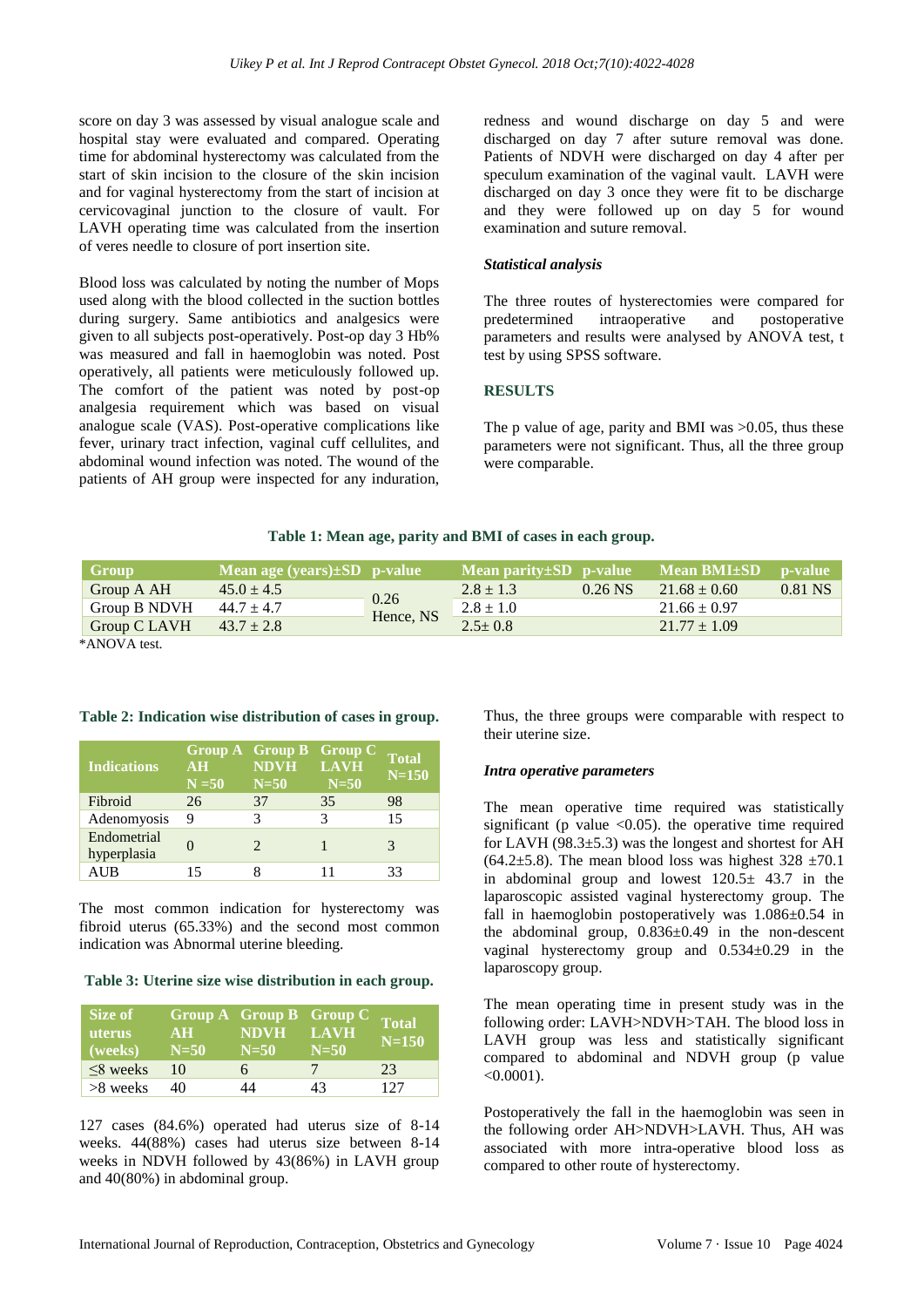# **Table 4: Mean operative time, mean blood loss and mean fall in haemoglobin in each group.**

| Group                       | <b>Mean operative</b><br>$time \pm SD$ (minutes) | <b>P-value</b> | <b>Mean blood</b><br>$loss (ml) \pm SD$ | <b>P-value</b> | Mean fall in haemoglobin P-value<br>$(gm\%)\pm SD$ |         |
|-----------------------------|--------------------------------------------------|----------------|-----------------------------------------|----------------|----------------------------------------------------|---------|
| Group A AH                  | $64.2 + 5.8$                                     |                | $328.0+70.1$                            | $< 0.0001$ S   | $1.086 \pm 0.54$                                   | 0.000 S |
| Group B NDVH $67.4\pm7.9$   |                                                  |                | $192.0 \pm 21.1$                        |                | $0.836 \pm 0.49$                                   |         |
| Group C LAVH $98.3 \pm 5.3$ |                                                  | < 0.05 S       | $120.5 + 43.7$                          |                | $0.534+0.29$                                       |         |
| 1.1370771                   |                                                  |                |                                         |                |                                                    |         |

\*ANOVA test

#### **Table 5: Comparison of operative time, blood loss and mean fall in haemoglobin between two groups.**

| Group       | <b>Mean operative</b><br>time±SD (minutes) | <b>P-value</b> | <b>Mean blood</b><br>$loss (ml) \pm SD$ | P value      | <b>Mean fall in Hb</b><br>$(gm\%)\pm SD$ | <b>P-value</b> |
|-------------|--------------------------------------------|----------------|-----------------------------------------|--------------|------------------------------------------|----------------|
| AH          | $64.2 + 5.8$                               | 0.02 S         | $328.0+70.1$                            | $0.02$ S     | $1.086 \pm 0.54$                         | 0.0172 S       |
| <b>NDVH</b> | $67.4 \pm 7.9$                             |                | $192.0 \pm 21.1$                        |              | $0.836 \pm 0.49$                         |                |
| <b>NDVH</b> | $67.4 \pm 7.9$                             |                | $192.0+21.1$                            | $< 0.0001$ S | $0.836 \pm 0.49$                         | 0.0003 S       |
| <b>LAVH</b> | $98.3 \pm 5.3$                             | < 0.0001 S     | $120.5 \pm 43.7$                        |              | $0.534 \pm 0.29$                         |                |
| <b>LAVH</b> | $98.3 \pm 5.3$                             |                | $120.5 + 43.7$                          | $< 0.0001$ S | $0.534 \pm 0.29$                         | $< 0.0001$ S   |
| AH          | $64.2 \pm 5.8$                             | $< 0.0001$ S   | $328.0 \pm 70.1$                        |              | $1.086 \pm 0.54$                         |                |

\*T test

In present study authors did not get any cases of bladder, bowel or ureteric injury. 6 cases of AH, 1 case of NDVH and 2 cases of LAVH required blood transfusion intraoperatively due to haemorrhage.

#### **Table 6: Intraoperative complications in each group.**

| <b>Complications</b>               | <b>Group A</b><br><b>AH</b> | <b>Group B</b> Group C<br><b>NDVH</b> | <b>LAVH</b> |
|------------------------------------|-----------------------------|---------------------------------------|-------------|
| Bladder, bowel,<br>ureteric injury |                             |                                       |             |
| Blood transfusion 6                |                             |                                       |             |

7 cases of abdominal hysterectomy,1 case of NDVH and 2 cases of LAVH had febrile morbidity.

Abdominal wound gape was seen in 2 cases and wound discharge was present in 3 cases of abdominal hysterectomy.

No other complications were noted in any of the three groups.

# **Table 7: Postoperative morbidity in each group.**

| <b>Complications</b>                | <b>AH</b>      | Group $A^-$ Group B<br><b>NDVH</b> | <b>Group C</b><br><b>LAVH</b> |
|-------------------------------------|----------------|------------------------------------|-------------------------------|
| Fever                               |                |                                    | 2                             |
| Abdominal wound<br>gape             | $\mathfrak{D}$ | <b>Not</b><br>applicable           |                               |
| Urinary tract infection             | $\Omega$       | $\mathcal{O}$                      |                               |
| Urinary retention                   |                | 0                                  |                               |
| Wound discharge                     | 3              | $\mathcal{O}$                      |                               |
| Vault hematoma/<br>Vault cellulitis |                |                                    |                               |
| Reactionary<br>haemorrhage          |                |                                    |                               |

#### *Post-operative parameters*

The patients in the LAVH group required analgesics for 1.52±0.25 days which was the least amongst all the three group, had maximum post-operative comfort as inferred from the VAS score and had faster return to their daily activity with least days of hospital stay.

# **Table 8: Mean duration of analgesic required, mean VAS score on day 3 and mean hospital stay in each group.**

| <b>Group</b>               | <b>Mean analgesics</b><br>required $(days) \pm SD$ | <b>P-value</b> | <b>Mean VAS score</b><br>on day $3\pm SD$ | <b>P-value</b> | <b>Mean hospital</b><br>$star\pm SD$ | <b>P-value</b> |
|----------------------------|----------------------------------------------------|----------------|-------------------------------------------|----------------|--------------------------------------|----------------|
| Group A AH                 | $2.64 + 0.40$                                      |                | $5.3 + 0.4$                               | $< 0.0001$ S   | $7.9 + 3.64$                         | $< 0.0001$ S   |
| Group B NDVH $2.36\pm0.48$ |                                                    | < 0.05 S       | $3.1 \pm 0.4$                             |                | $4.1 \pm 0.30$                       |                |
| Group C LAVH               | $1.52 \pm 0.25$                                    |                | $1.8 + 0.4$                               |                | $3.12 + 0.33$                        |                |

\*ANOVA test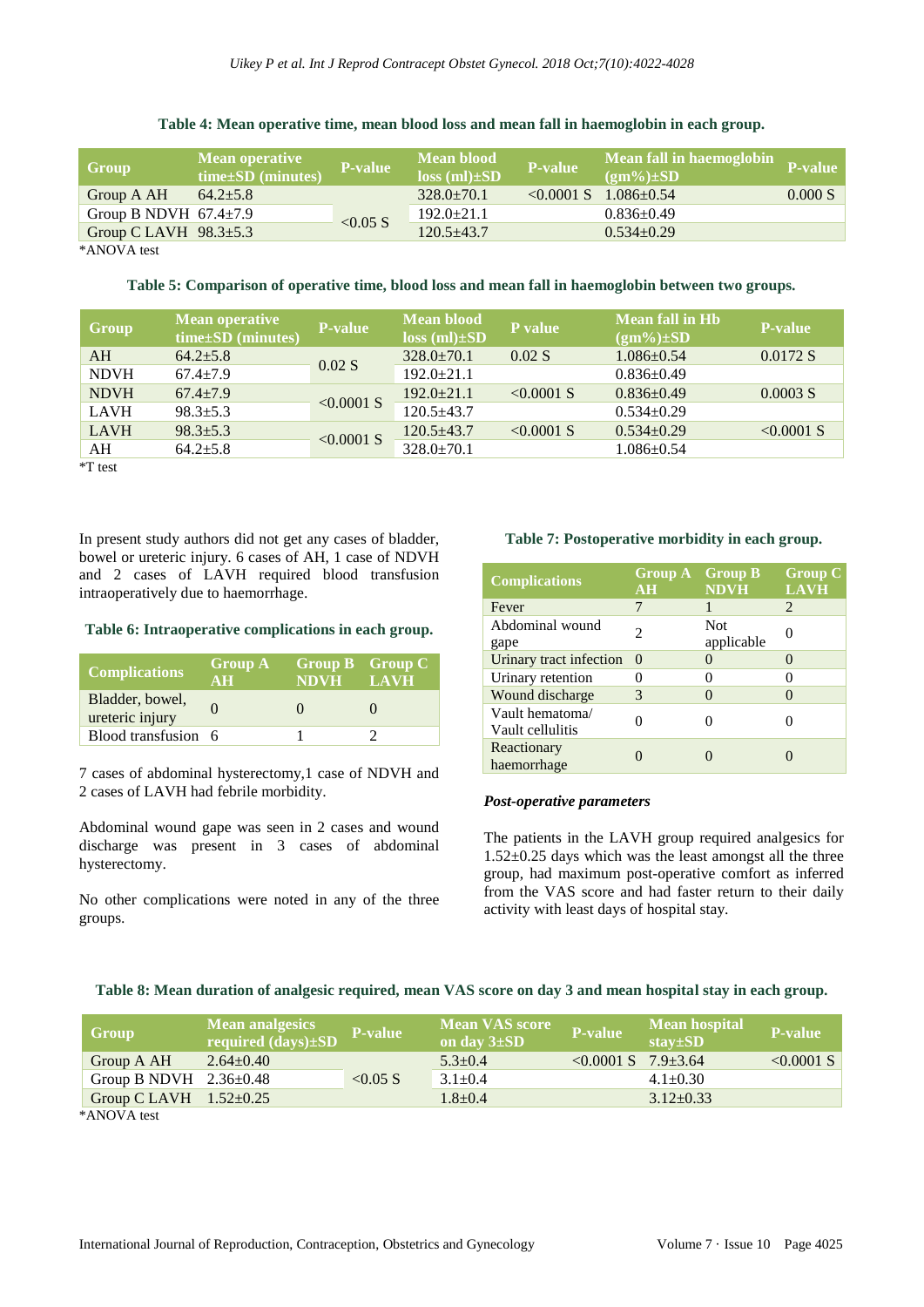The duration of analgesia was far less in the LAVH group and was statistically significant than the TAH and NDVH group (p value <0.0001). So, from the above data authors found out that the requirement of analgesia was as follows: AH>NDVH>LAVH.

It was found that the VAS score on day 3 was 1.8±0.4 in the LAVH group which was significantly lower than the abdominal group  $(5.3\pm0.4)$  and NDVH group  $(3.1\pm0.4)$ . The difference in the pain rating score amongst the three groups was found to be statistically significant with p value of <0.0001. The study proved that postoperative comfort was very high in LAVH. In present study mean hospital stay for the three routes were as follows: AH>NDVH>LAVH. Hospital stay was shortest for LAVH and longest for AH.

| Table 9: Comparison of analgesia required, VAS score and post-operative hospital stay between two groups. |  |  |  |
|-----------------------------------------------------------------------------------------------------------|--|--|--|
|-----------------------------------------------------------------------------------------------------------|--|--|--|

| Group       | <b>Analgesics required</b><br>$mean \pm SD$ | <b>P-value</b> | <b>Mean VAS</b><br>$score \pm SD$ | <b>P-value</b> | <b>Post-operative hospital</b><br>stay (mean days $\pm SD$ ) | <b>P-value</b> |
|-------------|---------------------------------------------|----------------|-----------------------------------|----------------|--------------------------------------------------------------|----------------|
| AH          | $2.64 + 0.40$                               | 0.04 S         | $5.3 + 0.4$                       | $< 0.0001$ S   | $7.90 \pm 3.64$                                              | $< 0.0001$ S   |
| <b>NDVH</b> | $2.36\pm0.48$                               |                | $3.1 \pm 0.4$                     |                | $4.34 \pm 1.98$                                              |                |
| <b>NDVH</b> | $2.36 + 0.48$                               |                | $3.1 + 0.4$                       | $< 0.0001$ S   | $4.34 + 1.98$                                                | $< 0.0001$ S   |
| <b>LAVH</b> | $1.52+0.25$                                 | $< 0.0001$ S   | $1.8 + 0.4$                       |                | $3.12 \pm 0.33$                                              |                |
| <b>LAVH</b> | $1.52 \pm 0.25$                             |                | $1.8 + 0.4$                       | $< 0.0001$ S   | $3.12 \pm 0.33$                                              | $< 0.0001$ S   |
| AH          | $2.64 \pm 0.40$                             | $< 0.0001$ S   | $5.3 \pm 0.4$                     |                | $7.90 \pm 3.64$                                              |                |

#### **DISCUSSION**

Hysterectomy are easily the most common elective surgeries in the gynaecology; with Abdominal, Vaginal and Laparoscopic hysterectomy holding their own position in the Gynaecological Universe and certainly not at loggerhead with each other. 5

Many a times, it is difficult to decide the type of surgery, which depends on the experience of the operating surgeon. The decision should be the optimal one for a given patient under given circumstances.

There are significant differences in the medical and economic outcomes of Abdominal, Vaginal and Laparoscopic-type hysterectomies, the standard of appropriate care should be applied to the choice of surgical route for individual patients. <sup>6</sup> Hence, now the type of surgical route for hysterectomy is being subjected to more careful scrutiny.

In present study authors found that the maximum number of cases who underwent hysterectomy had age in the range of 40-49 years. Thus, it is obvious that most hysterectomies are done in peri-menopausal age group. The mean parity was 2.8 and the p value for BMI in three groups was 0.81 which indicates that it was nonsignificant (Table1).

In a study conducted by Sandhyasri P et al the mean age for AH was 40.84 years, NDVH was 41.44 years and that in the LAVH group was 44.57 years.<sup>7</sup>

Montefire ED et al conducted an observational prospective study from June to December 2004, the mean parity in their study was  $2\pm1.6$ .<sup>8</sup>

In a study conducted by Radhika Y et al the mean BMI was 21.714, 21.512 and 21.238 in the LAVH, TAH and NDVH group respectively.<sup>9</sup>

Thus, the demographic characteristics i.e. age, parity and BMI of the three group were identical and comparable to other standard studies.

In the present study the most common indications for hysterectomy were fibroid uterus (65.3%), which was followed by Abnormal Uterine Bleeding, Adenomyosis (Table 2).

In present study 127 cases (84.6%) had uterus size between 8-14 weeks. 40 cases (80%) in the TAH group, 44 cases (88%) in the NDVH group and 43 cases (86%) in the LAVH group had uterus size more than 8 weeks of gestation. Thus, the three-study groups were comparable with respect to their uterine size (Table 3).

In the present study the mean operative time was 64.2 $\pm$ 5.8 min, 67.4 $\pm$ 7.9 min and 98.3 $\pm$ 5.3 in the TAH, NDVH and LAVH group respectively which was statistically significant. The operative time was longest for LAVH and shortest for TAH (Table 4 and 5).

A randomized prospective comparative study was conducted by Sandhyasri P et al where the mean operating time in LAVH group was (124.56±19.49 min),  $(64.14 \pm 10.69 \text{ min})$  in NDVH and  $(61.26 \pm 10.49 \text{ min})$  in AH group. The p value was  $\leq 0.05$  which was significant.<sup>7</sup>

Radhika Y et al conducted an observational prospective study in which included the operating time for LAVH was 128.6 min, NDVH was 88.2 min and AH was 65.38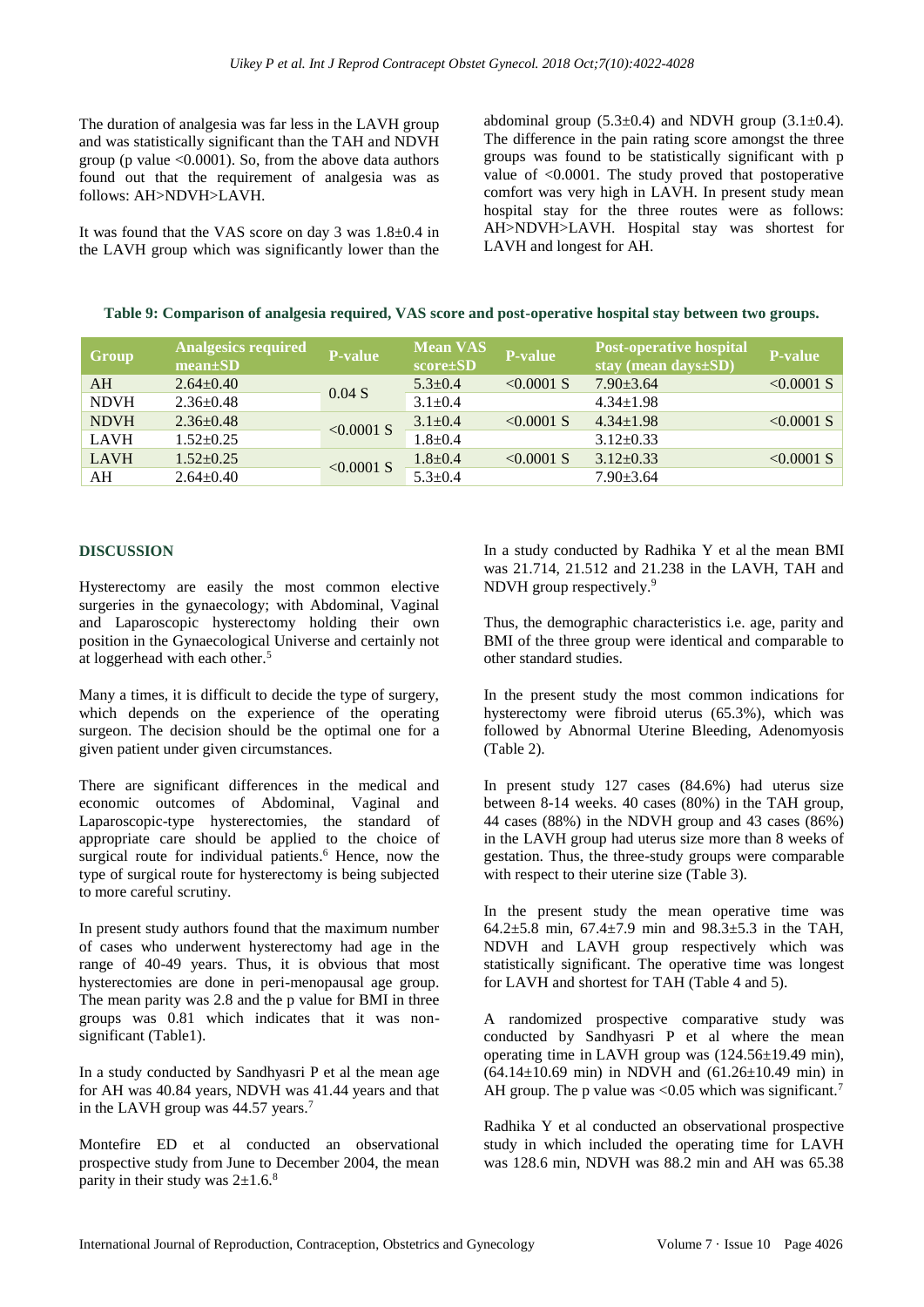min. The operating time was shortest for TAH and longest by LAVH group.<sup>9</sup>

In the present study mean blood loss was 328.0±70.1ml, 192.0±21.1 and 120.5± 43.7 ml in the AH, NDVH and LAVH group respectively. P value was <0.0001 which was statistically significant (Table 4 and 5).

A retrospective cohort study by Kelly wright et al; the blood loss in the AH group was 333.76 ml, in the NDVH group was 143.48 ml and in the LAVH group it was 105.43 ml, indicating that the estimated blood loss was greater in the abdominal group than NDVH and LAVH group.<sup>10</sup>

A non-randomized prospective cohort study was conducted by Deshpande H et al; the blood loss was 138.80 ml in the TAH group, but it was only 41.96 ml in NDVH group.<sup>5</sup>

In a study by Mishra N et al it was found that the mean blood loss was 145.9±27.8 ml in LAVH which was significantly less than the TAH group  $(202.2\pm31.1 \text{ ml})$ .<sup>11</sup>

In a prospective longitudinal comparative study conducted by De Reena et al mean blood loss was 112.92 ml in NDVH and 97.58 ml in LAVH.<sup>12</sup>

The findings of present study are comparable to all above studies and indicates that blood loss is more and statistically significant in AH and it is least in LAVH group. There is also statistically significant difference in the blood loss between NDVH and LAVH group.

In a retrospective analysis by Elessawy M et al the haemoglobin loss was 0.70g/dl, 1.29gm/dl and 1.63gm/dl in the LAVH, VH and AH group respectively.<sup>13</sup>

In the present study the mean fall in haemoglobin was  $0.534\pm0.29$  gm%,  $0.836\pm0.49$ gm% and  $1.086\pm0.54$  gm% in LAVH, NDVH and TAH group respectively (Table 4 and 5). Thus, it is obvious that the fall in haematocrit is more in the abdominal hysterectomy followed by NDVH as compared to LAVH group.

In present study authors did not get any cases of bladder, bowel or ureteric injury. Blood transfusion were required intraoperatively in 6 cases of TAH, 1 case of NDVH and 2 cases of LAVH group (Table 6).

A retrospective study by McCracken G et al reported 1 case each of urinary tract injury in the LAVH and TAH group. 1 case of bowel injury was noted in the VH group. Three patients in each of the three-group required blood transfusion.<sup>14</sup>

In a study by Wright KN et al, they reported 2 cases of organ injury in abdominal group, 1 in vaginal and 1 in laparoscopic group.<sup>10</sup>

In a prospective study by Radhika Y et al intraoperative no visceral injuries were noted in TAH group, there was 1 case of bladder injury in LAVH group and 1 in NDVH group.<sup>9</sup>

Thus, it is noted that cases of haemorrhage requiring blood transfusion are more in TAH group. Authors did not get any case of visceral injury in present study but from above studies it is obvious that LAVH group tends to have more visceral injuries compared to AH and VH.

In present study 7 case in the AH group, 2 in LAVH group and 1 NDVH group had fever postoperatively. 2 cases had wound gape and 3 cases had wound discharge in AH group. No cases of wound discharge were seen in LAVH group. Authors did not get any cases of urinary tract infection, vault hematoma and reactionary haemorrhage in any of the group (Table 7).

In a study by Sandhyasri P et al, 6 cases of wound sepsis and 2 cases of vault hematoma were seen in AH group whereas no cases of wound sepsis or vault hematoma were seen in NDVH and LAVH group.<sup>7</sup>

Moradan S et al reported 6 cases of urinary tract infection, 3 cases bladder injury, 2 wound infection, and 16 cases had post-operative febrile morbidity in AH group. One case of urinary tract infection was seen in VH. Laparoscopic and vaginal hysterectomies had the lowest postoperative complication rates.<sup>3</sup>

Thus, TAH is associated with more postoperative morbidity.

In present study the mean duration of analgesics required was 2.64±0.40, 2.36±0.48 and 1.52±0.25 days in AH, NDVH and LAVH group respectively, p value <0.05 which was found to be statistically significant (Table 8 and 9). According to study by Schindlbeck et al, need for analgesia was less in LAVH group (1.5 days) compared to VH (2 days) and TAH group (4 days).<sup>15</sup> A study by Mishra N et al additional analgesia was required in 7(33%) cases in the laparoscopic hysterectomy group and 14 cases (64%) in the abdominal hysterectomy group (p value $< 0.001$ ).<sup>11</sup> Hence it can be seen that the need of analgesia is least with LAVH group.

In present study D3 pain score was 5.3±0.4cm, 3.1±0.4cm and 1.8±0.4cm in the AH, NDVH and LAVH group respectively. The difference in the pain score rating among the three group was found to be statistically significant with p value <0.0001 (Table 8 and 9). Radhika Y et al study had D3 pain score of 5.8cms in TAH group, 3.7cm in VH group and 2.02cm in LAVH group.<sup>9</sup>

Deshpande H et al, measured pain post-operatively on day 1,2,3 and they found that the scores were always higher in the TAH group than the NDVH group.<sup>5</sup> In a longitudinal study by Mirza R et al the day 3 pain score was 2.82±1.147cm and 3.41±1.175cm in the VH and